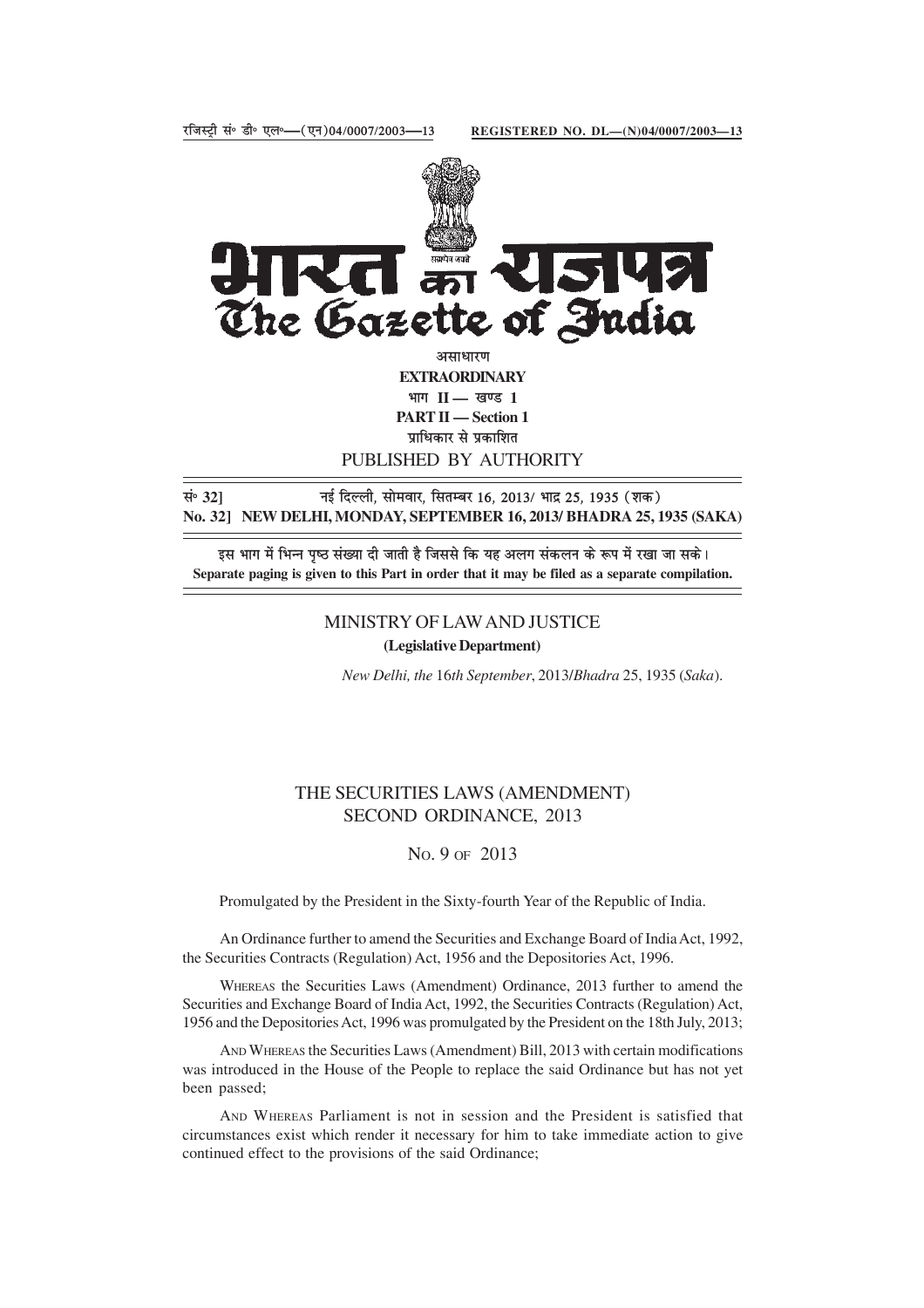NOW, THEREFORE, in exercise of the powers conferred by clause (*1*) of article 123 of the Constitution, the President is pleased to promulgate the following Ordinance:—

#### CHAPTER I

### **PRELIMINARY**

**1.** (*1*) This Ordinance may be called the Securities Laws (Amendment) Second Ordinance, 2013. Short title and commencement.

> (*2*) Save as otherwise provided in this Ordinance, it shall be deemed to have come into force on the 18th day of July, 2013.

#### CHAPTER II

AMENDMENTS TO THE SECURITIES AND EXCHANGE BOARD OF INDIA ACT, 1992

**2.** In section 11 of the Securities and Exchange Board of India Act, 1992 (hereinafter in 15 of 1992. this Chapter referred to as the principal Act),— Amendment of section 11.

 $(i)$  in sub-section  $(2)$ ,—

(*a*) for clause (*ia*), the following clause shall be substituted, namely:—

"(*ia*) calling for information and records from any person including any bank or any other authority or board or corporation established or constituted by or under any Central or State Act which, in the opinion of the Board, shall be relevant to any investigation or inquiry by the Board in respect of any transaction in securities;";

(*b*) after clause (*ia*), the following clause shall be inserted and shall be deemed to have been inserted with effect from the 6th day of March, 1998, namely:—

"(*ib*) calling for information from, or furnishing information to, other authorities, whether in India or outside India, having functions similar to those of the Board, in the matters relating to the prevention or detection of violations in respect of securities laws, subject to the provisions of other laws for the time being in force in this regard:

Provided that the Board, for the purpose of furnishing any information to any authority outside India, may enter into an arrangement or agreement or understanding with such authority with the prior approval of the Central Government;";

(*ii*) after sub-section (*4*), the following sub-section shall be inserted, namely:—

"(*5*) The amount disgorged, pursuant to a direction issued, under section 11B or section 12A of the Securities Contracts (Regulation) Act, 1956 or section 42 of 1956. 19 of the Depositories Act, 1996, as the case may be, shall be credited to the 22 of 1996. Investor Protection and Education Fund established by the Board and such amount shall be utilised by the Board in accordance with the regulations made under this Ordinance.".

Amendment of section 11AA.

|  |  | 3. In section 11AA of the principal Act,- |  |  |  |  |  |
|--|--|-------------------------------------------|--|--|--|--|--|
|--|--|-------------------------------------------|--|--|--|--|--|

 $(i)$  in sub-section  $(I)$ —

(*a*) after the word, brackets and figure "sub-section (2)", the words, brackets, figure and letter "or sub-section (2A)" shall be inserted;

(*b*) the following proviso shall be inserted, namely:—

"Provided that any pooling of funds under any scheme or arrangement, which is not registered with the Board or is not covered under sub-section (*3*), involving a corpus amount of one hundred crore rupees or more shall be deemed to be a collective investment scheme.";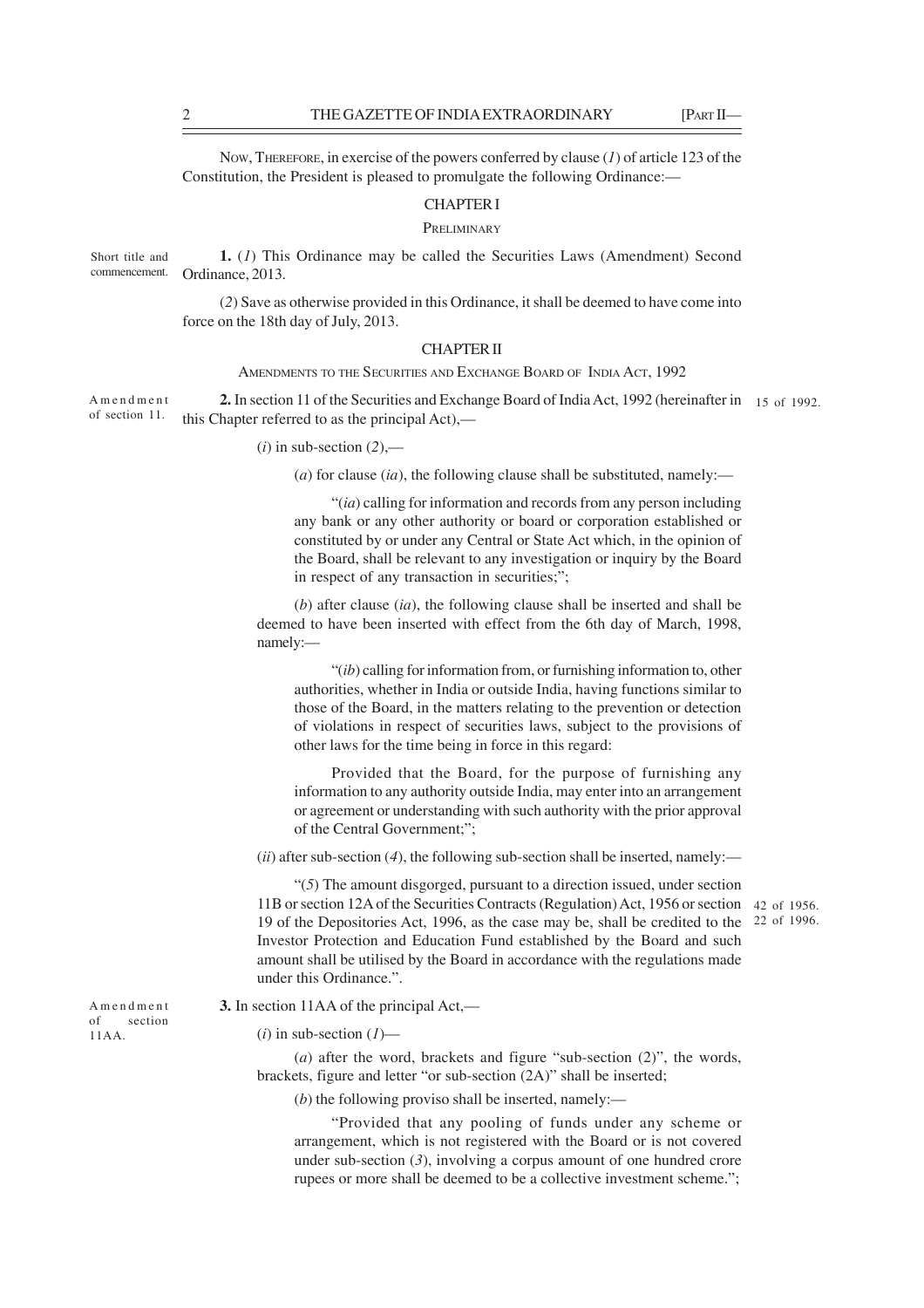(*ii*) in sub-section (*2*), in the opening portion, for the word "company", the word "person" shall be substituted;

(*iii*) after sub-section (*2*), the following sub-section shall be inserted, namely:—

"(*2A*) Any scheme or arrangement made or offered by any person satisfying the conditions as may be specified in accordance with the regulations made under this Act.";

 $(iv)$  in sub-section  $(3)$ ,—

(*a*) after the word, brackets and figure "sub-section (2)", the words, brackets, figure and letter "or sub-section (2A)" shall be inserted;

(*b*) after clause (*viii*), the following clause shall be inserted, namely:—

" $(ix)$  such other scheme or arrangement which the Central Government may, in consultation with the Board, notify,".

**4.** In section 11B of the principal Act, the following *Explanation* shall be inserted, Amendment of namely: section 11B.

"*Explanation.—*For the removal of doubts, it is hereby declared that the power to issue directions under this section shall include and always be deemed to have been included the power to direct any person, who made profit or averted loss by indulging in any transaction or activity in contravention of the provisions of this Act or regulations made thereunder, the disgorge an amount equivalent to the wrongful gain made or loss averted by such contravention.".

**5.** In section 11C of the principal Act,—

Amendment of section 11C.

 $(i)$  for sub-section  $(8)$ , the following sub-section shall be substitued, namely:—

'(*8*) Where in the course of an investigation, the Investigating Authority has reason to believe that any person or enterprise, as the case may be, to whom a notice under sub-section  $(3)$  has been issued or might be issued,—

(*a*) has omitted or failed to provide the information or produce documents as required in the notice; or

(*b*) would not provide the information or produce documents which shall be useful for, or relevant to, the investigation; or

(*c*) would destroy, mutilate, alter, falsify or secrete the information or documents useful for, or relevant to, the investigation,

then, the Chairman may, after being satisfied that it is necessary to do so, authorise the Investigating Authority or any other officer of the Board (the officer so authorised in all cases being hereinafter referred to as the authorised officer), to—

(*i*) enter and search, with such assistance, as may be required, the building, place, vessel, vehicle or aircraft where such information or documents are expected or believed to be kept;

(*ii*) break open the lock of any door, box, locker, safe almirah or other receptacle for exercising the powers conferred by sub-clause (*i*), wherer the keys thereof are not available;

(*iii*) search any person who has got out of, or is about to get into, or is in, the building, place, vessel, vehicle or aircraft, if the authorised officer has reason to suspect that such person has secreted about his person any such books of account or other documents;

(*iv*) require any person who is found to be in possession or control of any books of account or other documents, maintained in the form of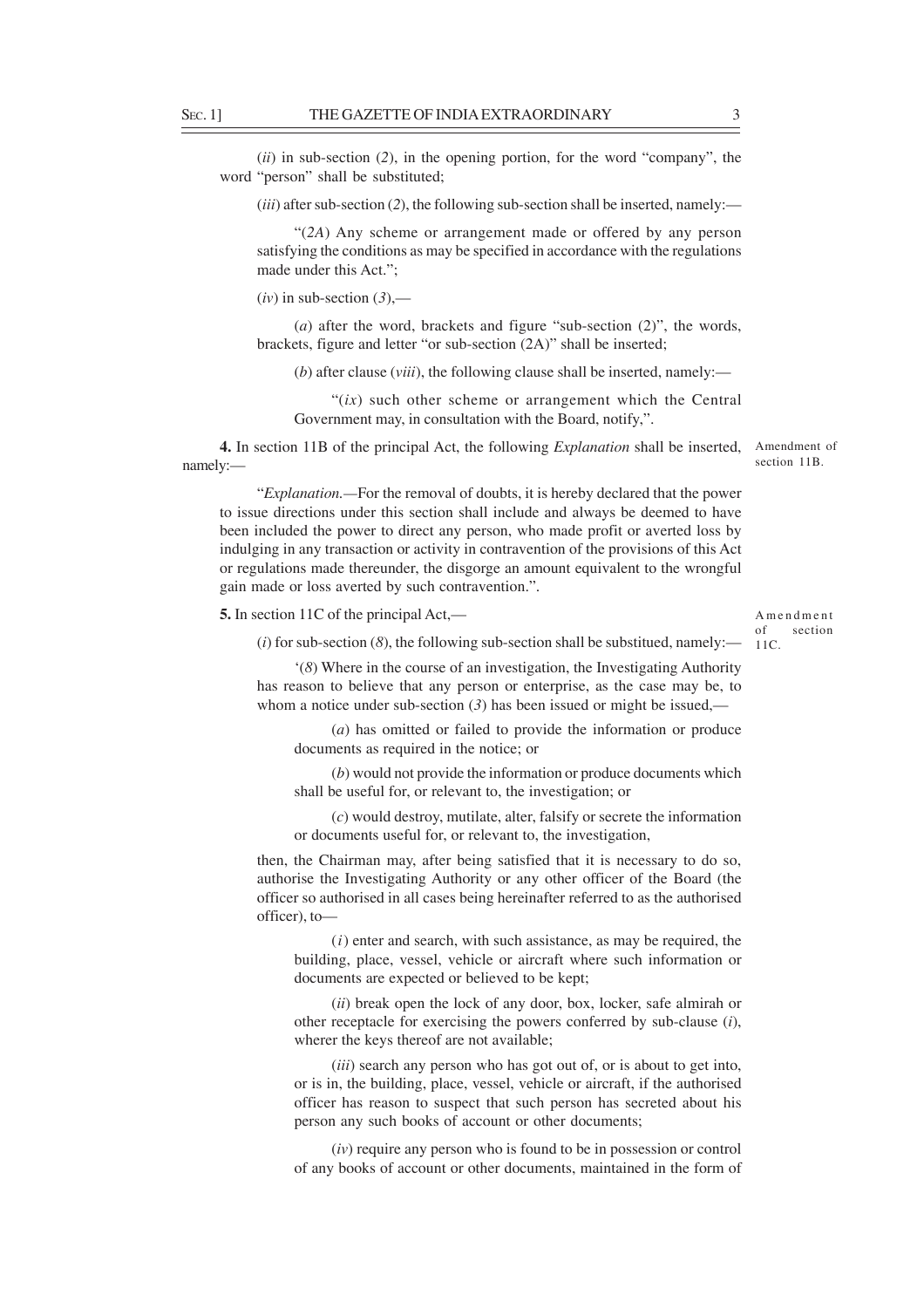electronic record, to provide the authorised officer the necessary facility to inspect such books of account or other documents.

*Explanation—*For the purposes of this sub-clause, the expression "electronic record" shall have the meaning assigned to it in cluase (t) of sub-section (*1*) of section 2 of the information Technology Act, 2000.

21 of 2000.

(*v*) seize any such books of account or other documents found as a result of such search;

(*vi*) place marks of identification on any books of account or other documents or make or cause to be made extracts or copies therefrom;

(*vii*) record on oath the statement of any person who is found to be in possession or in control of the information or documents referred to in sub-clause  $(i)$ ,  $(iii)$  and  $(iv)$ .';

 $(iii)$  for sub-section  $(9)$ , the following sub-section shall be substituted, namely,—

"(*9*) The Board may make regulations in relation to any search or seizure under this section; and in particular, without prejudice to the generality of the forgoing power, such regulations may provide for the procedure to be followed by the authorised officer—

(*a*) for obtaining ingress into any building, place, vessel, vehicle or aircracft to be searched where free ingress thereto is not available;

(*b*) for ensuring safe custody of any books of account or other documents or assets seized.";

(*iii*) in sub-section (10), the words "and inform the Magistrate of such return" shall be omitted.

Insertion of new section 15JB.

Settlement of administrative and civil proceedings.

**6.** After section 15JA of the principal Act, the following section shall be inserted and shall be deemed to have been inserted with effect from the 20th day of April, 2007, namely:—

**"15JB.** (*1*) Notwithstanding anything contained in any other law for the time being in force, any person, against whom any proceedings have been initiated or may be initiated under section 11, section 11B, section 11D, sub-section (*3*) of section 12 or section 15-I, may file an application in writting to the Board proposing for settlement of the proceeding initiated or to be initiated for the alleged defaults.

(*2*) The Board may, after taking into consideration the nature, gravity and impact of defaults, agree to the proposal for settlement, on payment of such sum by the defaulter or on such other terms as may be determined by the Board in accordance with the regulations made under this Act.

(*3*) The settlement proceedings under this section shall be conducted in accordance with the procedure specified in the regulations made under this Act.

(*4*) No appeal shall lie under section 15T against any order passed by the Board or Adjudicating officer, as the case may be, under this section.".

Amendment of section 15T.

Amendment of section 26.

**8**. In section 26 of the principal Act, sub-section (*2*) shall be omitted.

**7.** In section 15T of the principal Act,sub-section (*2*) shall be omitted.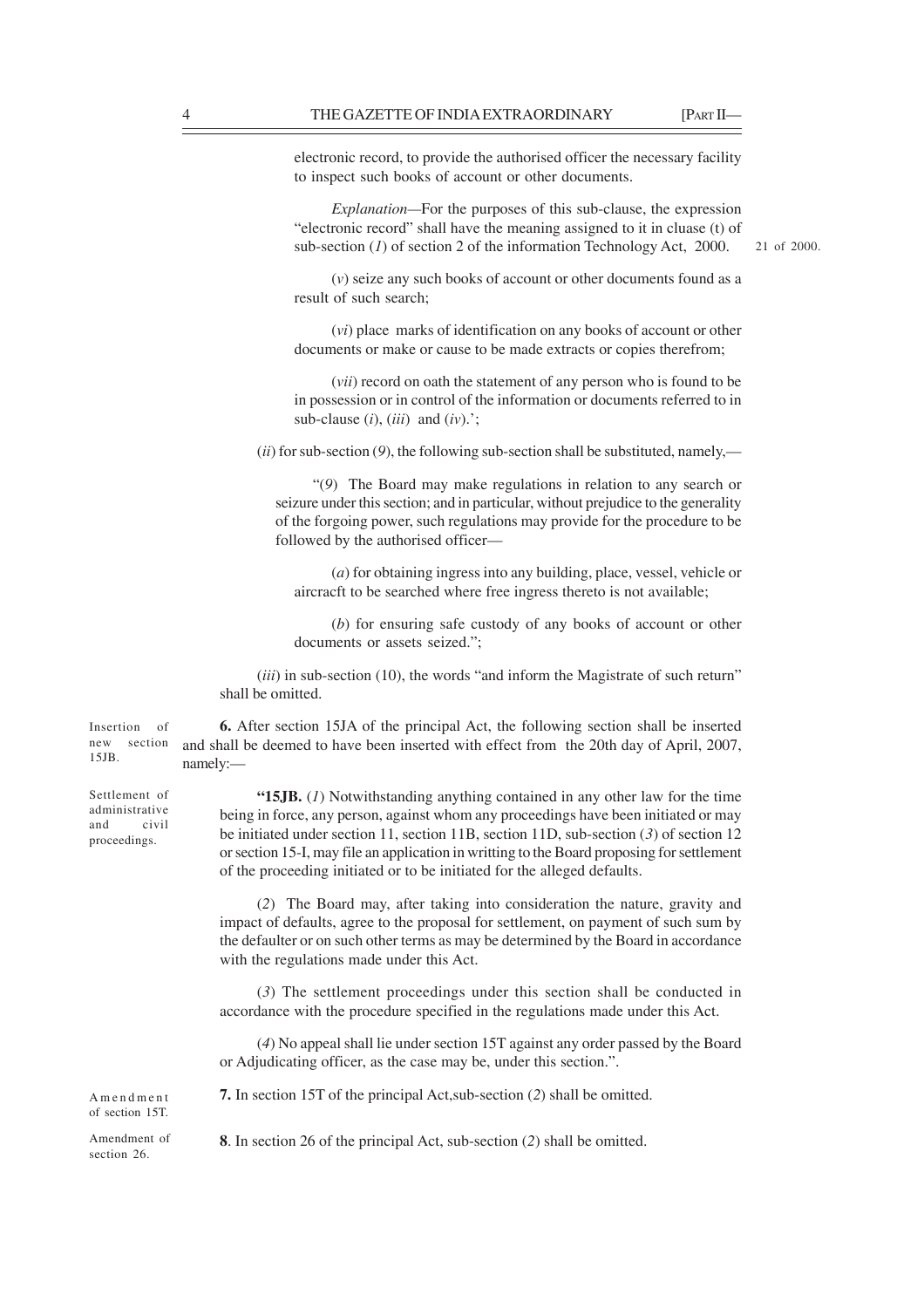namely:—

|            |                                                                                                                                                                                                                                                                                                                                                                                                                                                                                                                                                                | $26C$ , $26D$ and<br>26E.                                               |
|------------|----------------------------------------------------------------------------------------------------------------------------------------------------------------------------------------------------------------------------------------------------------------------------------------------------------------------------------------------------------------------------------------------------------------------------------------------------------------------------------------------------------------------------------------------------------------|-------------------------------------------------------------------------|
|            | "26A. $(I)$ The Central Government may, for the purpose of providing speedy<br>trial of offences under this Act, by notification, establish or designate as many Special<br>Courts as may be necessary.                                                                                                                                                                                                                                                                                                                                                        | Establishment<br>Special<br>of<br>Courts.                               |
|            | (2) A Special Court shall consist of a single judge who shall be appointed by the<br>Central Government with the concurrence of the Chief Justice of the High Court<br>within whose jurisdiction the judge to be appointed is working.                                                                                                                                                                                                                                                                                                                         |                                                                         |
|            | $(3)$ A person shall not be qualified for appointment as a judge of a Special Court<br>unless he is, immediately before such appointment, holding the office of a Sessions<br>Judge or an Additional Sessions Judge, as the case may be.                                                                                                                                                                                                                                                                                                                       |                                                                         |
| 2 of 1974. | 26B. Notwithstanding anything contained in the Code of Criminal Procedure,<br>1973, all offences under this Act committed prior to the date of commencement of the<br>Securities Laws (Amendment) Second Ordinance, 2013 or on or after the date of such<br>commencement, shall be taken cognizance of and triable by the Special Court<br>established for the area in which the offence is committed or where there are more<br>Special Courts than one for such area, by such one of them as may be specified in this<br>behalf by the High Court concerned. | Offences triable<br>Special<br>by<br>Courts.                            |
| 2 of 1974. | 26C. The High Court may exercise, so far as may be applicable, all the powers<br>conferred by Chapters XXIX and XXX of the Code of Criminal Procedure, 1973 on a<br>High Court, as if a Special Court within the local limits of the jurisdiction of the High<br>Court were a Court of Session trying cases within the local limits of the jurisdiction of<br>the High Court.                                                                                                                                                                                  | Appeal<br>and<br>revision.                                              |
| 2 of 1974. | <b>26D.</b> (1) Save as otherwise provided in this Act, the provisions of the Code of<br>Criminal Procedure, 1973 shall apply to the proceedings before a Special Court and for<br>the purposes of the said provisions, the Special Court shall be deemed to be a Court<br>of Session and the person conducting prosecution before a Special Court shall be<br>deemed to be a Public Prosecutor within the meaning of clause (u) of section 2 of the<br>Code of Criminal Procedure, 1973.                                                                      | Application of<br>Code<br>to<br>proceedings<br>before Special<br>Court. |
|            | (2) The person conducting prosecution referred to in sub-section (1) should<br>have been in practice as an Advocate for not less than seven years or should have<br>held a post, for a period of not less than seven years, under the Union or a State,<br>requiring special knowledge of law.                                                                                                                                                                                                                                                                 |                                                                         |
| 2 of 1974. | 26E. Any offence committed under this Act, which is triable by a Special Court<br>shall, until a Special Court is established, be taken cognizance of and tried by a Court<br>of Session exercising jurisdiction over the area, notwithstanding anything contained<br>in the Code of Criminal Procedure, 1973:                                                                                                                                                                                                                                                 | Transitional<br>provisions.                                             |
| 2 of 1974. | Provided that nothing contained in this section shall affect the powers of the<br>High Court under section 407 of the Code of Criminal Procedure, 1973 to transfer any<br>case or class of cases taken cognizance by a Court of Session under this Section.".                                                                                                                                                                                                                                                                                                  |                                                                         |
|            | 10. After section 28 of the principal Act, the following section shall be inserted,<br>namely:                                                                                                                                                                                                                                                                                                                                                                                                                                                                 | Insertion<br>of<br>section<br>new<br>28A.                               |
|            | $28A$ . (1) If a person fails to pay the penalty imposed by the adjudicating officer<br>or fails to comply with any direction of the Board for refund of monies or fails to                                                                                                                                                                                                                                                                                                                                                                                    | Recovery<br>- of<br>amounts.                                            |

or fails to comply with any direction of the Board for refund of monies or fails to comply with a direction of disgorgement order issued under section 11B or fails to pay any fees due to the Board, the Recovery Officer may draw up under his signature a statement in the specified form specifying the amount due from the person (such statement being hereafter in this Chapter referred to as certificate) and shall proceed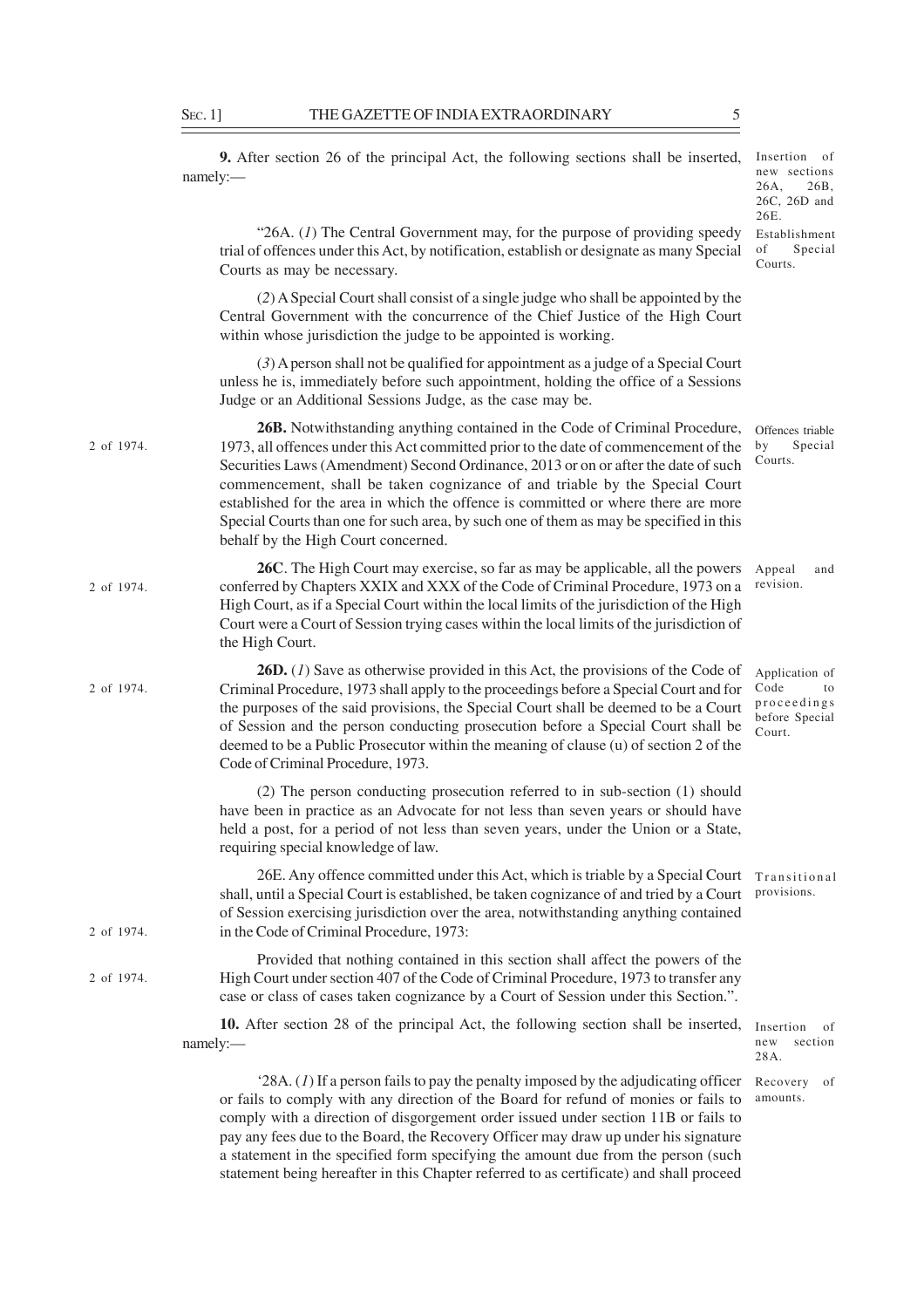to recover from such person the amount specified in the certificate by one or more of the following modes, namely:—

(*a*) attachment and sale of the person's movable property;

(*c*) attachment and sale of the person's immovable property;

(*d*) arrest of the person and his detention in prison;

(*e*) appointing a receiver for the management of the person's movable and immovable properties;

and for this purpose, the provisions of sections 221 to 227, 228A, 229, 232, the Second and Third Schedules to the Income-tax Act, 1961 and the Income-tax (Certificate 43 of 1961. Proceedings) Rules, 1962, as in force from time to time, in so far as may be, apply with necessary modifications as if the said provisions and the rules made thereunder were the provisions of this Act and referred to the amount due under this Act instead of to income-tax under the Income-tax Act, 1961.

*Explanation* 1.—For the purpose of this sub-section, the person's movable or immovable property or monies held in bank accounts shall include any property or monies held in bank accounts which has been transferred directly or indirectly on or after the date when the amount specified in certificate had become due, by the person to his spouse or minor child or son's wife or son's minor child, otherwise than for adequate consideration and which is held by, or stands in the name of, any of the persons aforesaid; and so far as the movable or immovable property or monies held in bank accounts so transferred to his minor child or his son's minor child is concerned, it shall, even after the date of attainment of majority by such minor child or son's minor child, as the case may be, continue to be included in the person's movable or immovable property or monies held in bank accounts for recovering any amount due from the person under this Act.

*Explanation* 2.— Any reference under the provisions of the Second and Third Schedules to the Income-tax Act, 1961 and the Income-tax (Certificate Proceedings) 43 of 1961. Rules, 1962 to the assessee shall be construed as a reference to the person specified in the certificate.

*Explanation* 3.—Any reference to appeal in Chapter XVIID and the Second Schedule to the Income-tax Act, 1961, shall be construed as a reference to appeal 43 of 1961. before the Securities Appellate Tribunal under section 15T of this Act.

(*2*) The Recovery Officer shall be empowered to seek the assistance of the local district administration while exercising the powers under sub-section (*1*).

(*3*) Notwithstanding anything contained in any other law for the time being in force, the recovery of amounts by a Recovery Officer under sub-section (*1*), pursuant to non-compliance with any direction issued by the Board under section 11B, shall have precedence over any other claim against such person.

(*4*) For the porpose of sub-section (*1*)*,* ( *2*) and (*3*), the expression "Recovery Officer" means any officer of the Board who may be authorised, by general or special order in writing, to exercise the powers of a Recovery Officer.'.

**11.** In section 30 of the principal Act, in sub-section (*2*),—

 $(i)$  after clause  $(c)$ , the following clauses shall be inserted, namely:—

"(*ca*) the utilisation of the amount credited under sub-section (*5*) of section 11;

(*cb*) the fulfilment of other conditions relating to collective investment scheme under sub-section (*2A*) of section 11AA;

(*cc*) the procedure to be followed by the authorised officer for search or seizure under sub-section (9) of section 11C;";

Amendment to section 30.

<sup>(</sup>*b*) attachment of the person's bank accounts;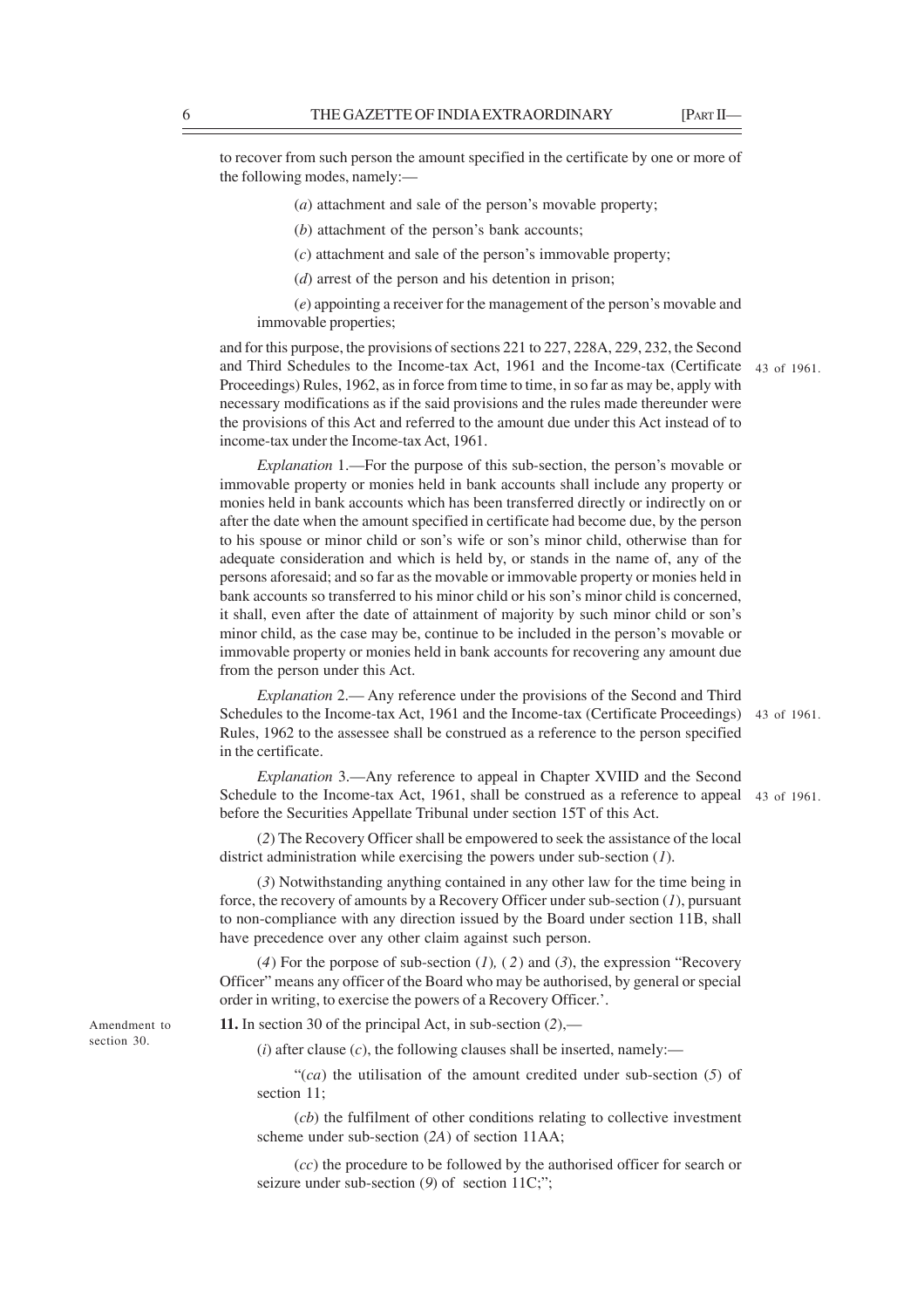42 of 1956.

15 of 1992.

15 of 1992.

 $(iii)$  after clause  $(d)$ , the following clauses shall be inserted, namely:—

"(*da*) the terms determined by the Board for settlement of proceedings under sub-section (*2*) and the procedure for conducting of settlement proceedings under sub-section (*3*) of section 15JB;

(*db*) any other matter which is required to be, or may be, specified by regulations or in respect of which provision is to be made by regulations.".

12. After section 34 of the principal Act, the following section shall be inserted, Insertion of namely:—

"34A. Any act or thing done or purporting to have been done under the principal Validation of Act, in respect of calling for information from, or furnishing information to, other authorities, whether in India or outside India, having functions similar to those of the Board and in respect of settlement of administrative and civil proceedings, shall, for all purposes, be deemed to be valid and effective as if the amendments made to the principal Act had been in force at all material times.".

#### CHAPTER III

### AMENDMENTS TO THE SECURITIES CONTRACTS (REGULATION) ACT, 1956

**13.** In section 12A of the Securities Contracts (Regulation) Act, 1956 (hereafter in this Chapter referred to as 'the principal' Act), the following *Explanation* shall be inserted, namely:— Amendment of section 12A.

"*Explanation*.—For the removal of doubts, it is hereby declared that power to issue directions under this section shall include and always be deemed to have been included the power to direct any person, who made profit or averted loss by indulging in any transaction or activity in contravention of the provisions of this Act or regulations made thereunder, to disgorge an amount equivalent to the wrongful gain made or loss averted by such contravention.".

**14.** After section 23J of the principal Act, the following section shall be inserted and shall be deemed to have been inserted with effect from the 20th day of April, 2007, namely:— Insertion of new section 23JA.

"23JA. (*1*) Notwithstanding anything contained in any other law for the time being in force, any person, against whom any proceedings have been initiated or may be initiated under section 12A or section 23-I, may file an application in writing to the Board proposing for settlement of the proceedings initiated or to be initiated for the alleged defaults.

(*2*) The Board may, after taking into consideration the nature, gravity and impact of defaults, agree to the proposal for settlement, on payment of such sum by the defaulter or on such other terms as may be determined by the Board in accordance with the regulations made under the Securities and Exchange Board of India Act, 1992.

(*3*) For the purpose of settlement under this section, the procedure as specified by the Board under the Securities and Exchange Board of India Act, 1992 shall apply.

(*4*) No appeal shall lie under section 23L against any order passed by the Board or the adjudicating officer, as the case may be under this section.".

**15.** After section 23JA of the principal Act as so inserted, the following section shall be inserted, namely:—

Insertion of new section 23JB.

Settlement of Administrative and Civil Proceedings.

'23JB. (*1*) If a person fails to pay the penalty imposed by the adjudicating Recovery of officer or fails to comply with a direction of disgorgement order issued under amounts.

new section 34A.

certain acts.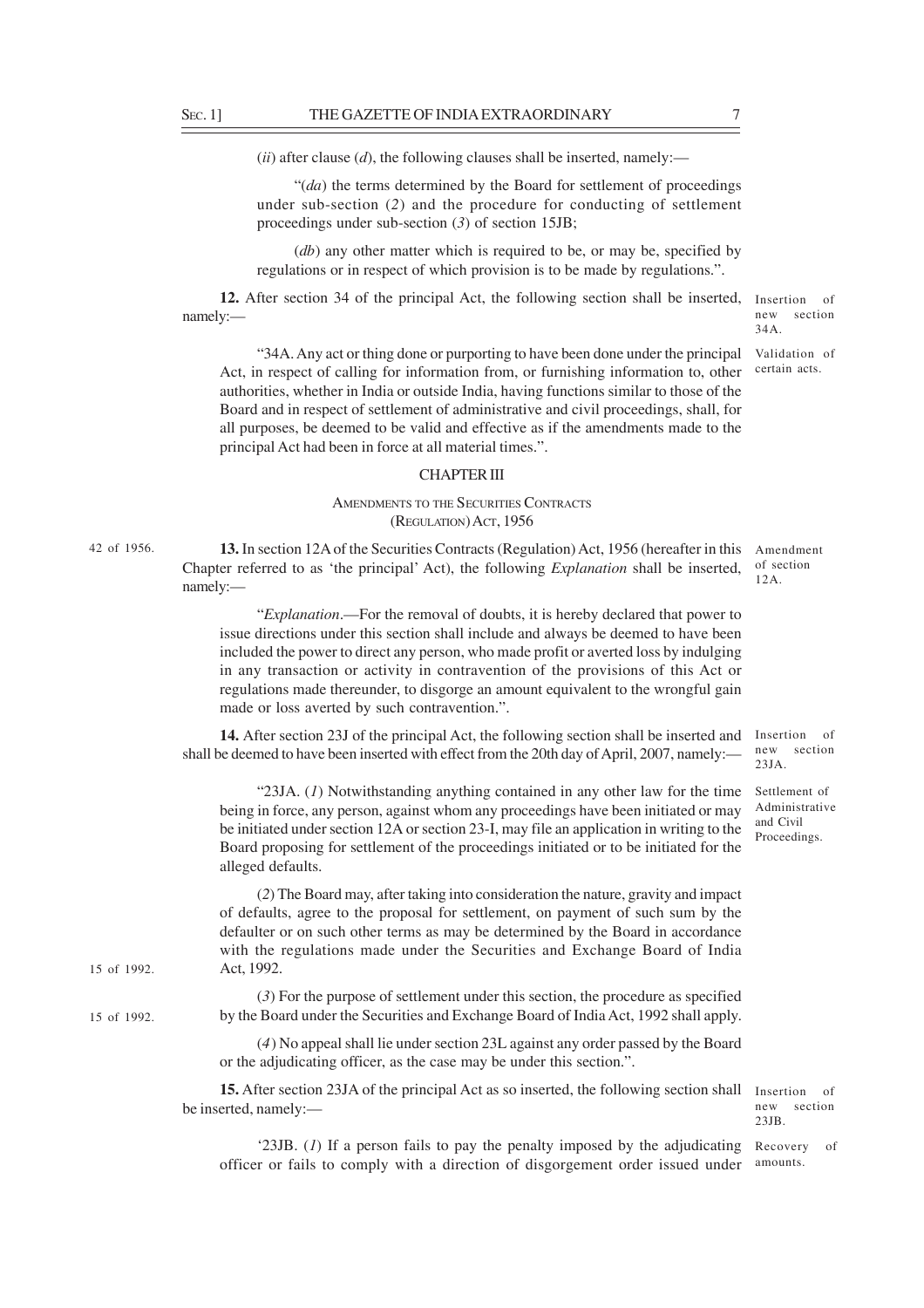section 12A or fails to pay any fees due to the Board, the Recovery Officer may draw up under his signature a statement in the specified form specifying the amount due from the person (such statement being hereafter in this Chapter referred to as certificate) and shall proceed to recover from such person the amount specified in the certificate by one or more of the following modes, namely:—

- (*a*) attachment and sale of the person's movable property;
- (*b*) attachment of the person's bank accounts;
- (*c*) attachment and sale of the person's immovable property;
- (*d*) arrest of the person and his detention in prison;

(*e*) appointing a receiver for the management of the person's movable and immovable properties,

and for this purpose, the provisions of sections 221 to 227, 228A, 229, 232, the Second and Third Schedules to the Income-tax Act, 1961 and the Income-tax (Certificate 43 of 1961. Proceedings) rules, 1962, as in force from time to time, in so far as may be, apply with necessary modifications as if the said provisions and the rules thereunder were the provisions of this Act and referred to the amount due under this Act instead of to income-tax under the Income-tax Act, 1961.

*Explanation* 1.—For the purpose of this sub-section, the person's movable or immovable property or monies held in bank accounts shall include any property or monies held in bank accounts which has been transferred, directly or indirectly on or after the date when the amount specified in certificate had become due, by the person to his spouse or minor child or son's wife or son's minor child, otherwise than for adequate consideration, and which is held by, or stands in the name of, any of the persons aforesaid; and so far as the movable or immovable property or monies held in bank accounts so transferred to his minor child or his son's minor child is concerned, it shall, even after the date of attainment of majority by such minor child or son's minor child, as the case may be, continue to be included in the person's movable or immovable property or monies held in bank accounts for recovering any amount due from the person under this Act.

*Explanation* 2.—Any reference under the provisions of the Second and Third Schedules to the Income-tax Act, 1961 and the Income-tax (Certificate Proceedings) 43 of 1961. Rules, 1962 to the assessee shall be construed as a reference to the person specified in the certificate.

*Explanation* 3.—Any reference to appeal in Chapter XVIID and the Second Schedule to the Income-tax Act, 1961, shall be construed as a reference to appeal 43 of 1961. before the Securities Appellate Tribunal under section 23L of this Act.

(*2*) The recovery officer shall be empowered to seek the assistance of the local district administration while exercising the powers under sub-section (*1*).

(*3*) Notwithstanding anything contained in any other law for the time being in force, the recovery of amounts by a Recovery Officer under sub-section (*1*), pursuant to non-compliance with any direction issued by the Board under section 12A, shall have precedence over any other claim against such person.

(*4*) For the purposes of sub-section (*1*), (*2*) and (*3*) , the expression "Recovery Officer" menas any officer of the Board who may be authorised, by general or special order in writing to exercise the powers of a Recovery Officer.'.

**16.** In section 26 of the principal Act, sub-section (*2*) shall be omitted.

Amendment of section 26.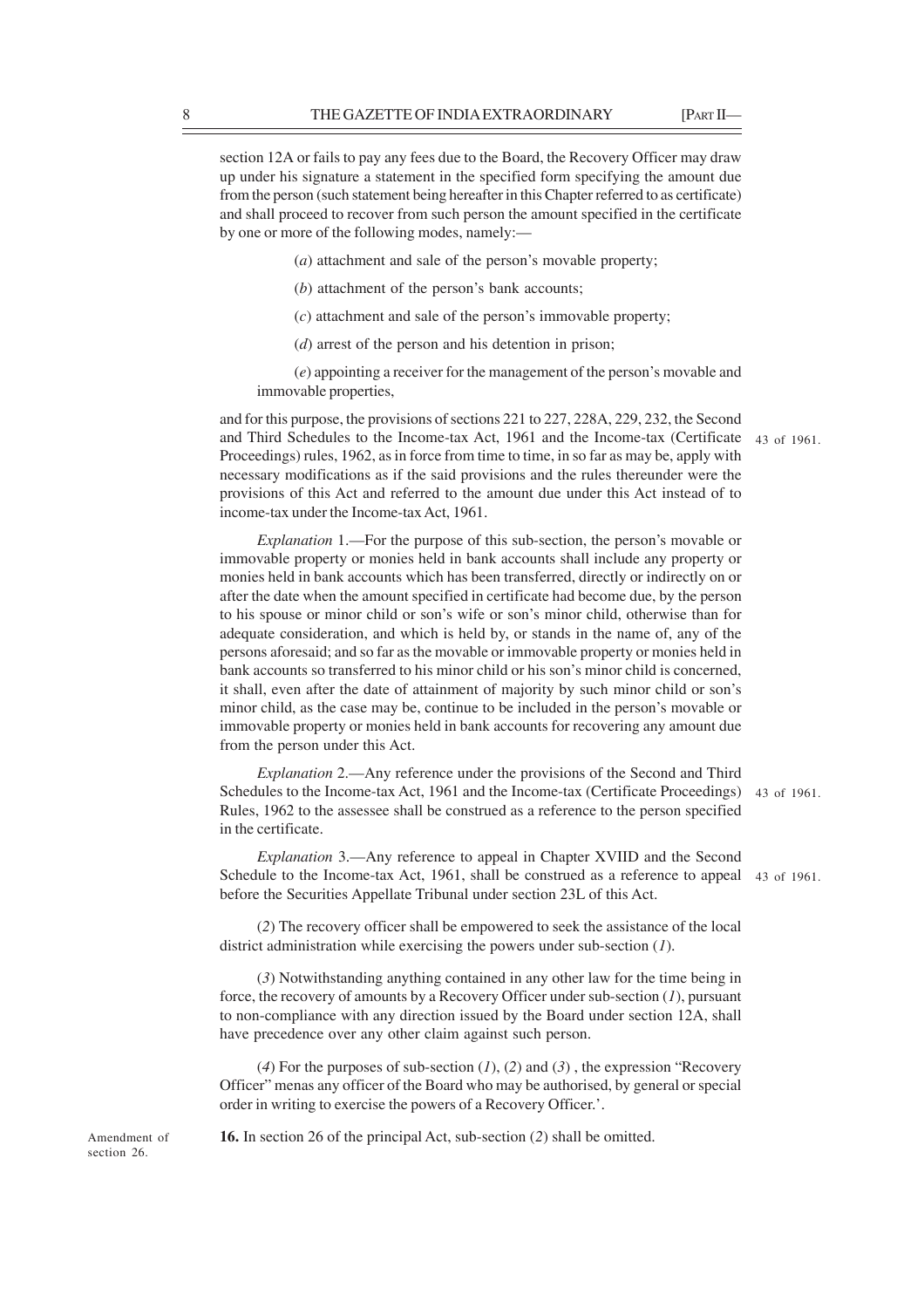namely:—

**17.** After section 26 of the principal Act, the following sections shall be inserted,

Insertion of new sections 26A, 26B, 26C, 26D and 26E.

Certain acts.

"26A. (*1*) The Central Government may, for the purpose of providing speedy trial of offences under this Act, by notification, establish or designate as many Special Courts as may be necessary. (*2*) A Special Court shall consist of a single judge who shall be appointed by the Central Government with the concurrence of the Chief Justice of the High Court within whose jurisdiction the judge to be appointed is working. (*3*) A person shall not be qualified for appointment as a judge of Special Court unless he is, immediately before such appointment, holding the office of a Sessions Judge or an Additional Sessions Judge, as the case may be. 26B. Notwithstanding anything contained in the Code of Criminal Procedure, 1973, all offences under this Act committed prior to the date of commencement of the Securities Laws (Amendment) Second Ordinance, 2013 or on or after the date of such commencement, shall be taken congnizance of and triable by the Special Court established for the area in which the offence is committed or where there are more Special Courts than one for such area, by such one of them as may be specified in this behalf by the High Court concerned. 26C. The High Court may exercise, so far as may be applicable, all the power conferred by Chapters XXIX and XXX of the Code of Criminal Procedure, 1973 on a High Court, as if a Special Court within the local limits of the jurisdiction of the High Court were a Court of Session trying cases within the local limits of the jurisdiction of the High Court. 26D. (*1*) Save as otherwise provided in this Act, the provisions of the Code of Criminal Procedure, 1973 shall apply to the proceedings before a Special Court and for the purposes of the said provisions, the Special Court shall be deemed to be a Court of Session and the person conducting prosecution before a Special Court shall be deemed to be a Public Prosecutor within the meaning of clause (*u*) of section *2* of the Code of Criminal Procedure, 1973. (*2*) The person conducting prosecution referred to in sub-section (*1*) should have been in practice as an Advocate for not less than seven years or should have held a post, for a period of not less than seven years, under the Union or a State, requiring special knowledge of law. 26E. Any offence committed under this Act, which is triable by a Special Court shall, until a Special Court is established, be taken cognizance of and tried by a Court of Session exercising jurisdiction over the area, notwithstanding anything contained in the Code of Criminal Procedure, 1973: Provided that nothing contained in this section shall affect the powers of the High Court under section 407 of the Code to transfer any case or class of cases taken cognizance by a Court of Session under this section.". **18.** After section 31 of the principal Act, the following section shall be inserted, namely:— "32. Any act or thing done or purporting to have been done under the principal Establishment of Special Courts. **Offences** triable by Special Courts. Appeal and Revision. Application of Code to proceedings before Special Court. Transitional provisions. Insertion of new section 32. 2 of 1974. 2 of 1974. 2 of 1974. 2 of 1974. Validation of

Act, in respect of settlement of administrative and civil proceedings, shall, for all purposes, be deemed to be valid and effective as if the amendments made to the principal Act had been in force at all material times.".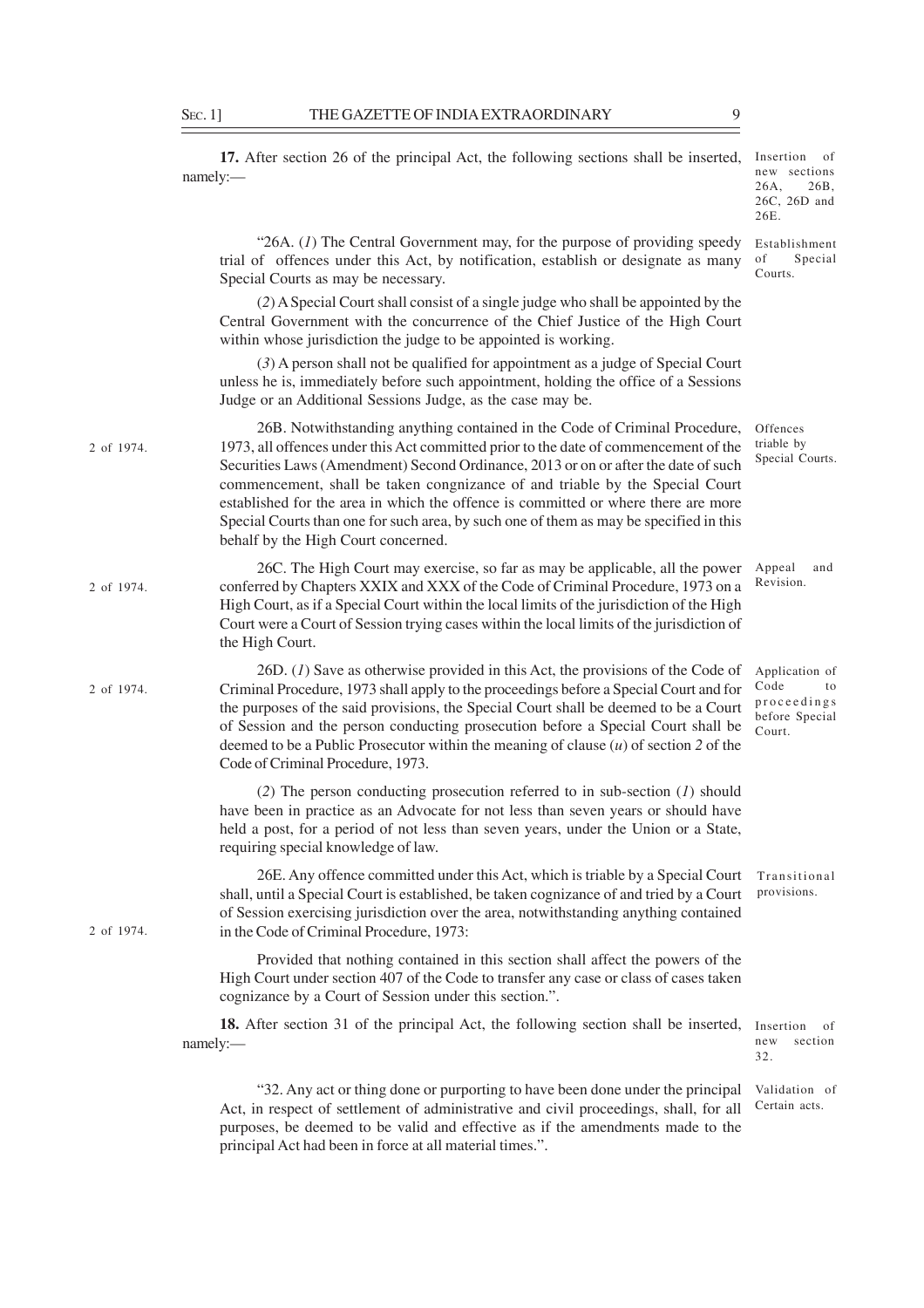### CHAPTER IV

## AMENDMENTS TO THE DEPOSITORIES ACT, 1996

| Amendment of<br>section 19.                              | 19. In section 19 of the Depositories Act, 1996 (hereafter in this chapter referred to as 22 of 1996.<br>the principal Act in this chapter), the following Explanation shall be inserted, namely:—                                                                                                                                                                                                                                                                                                                                                                                      |              |
|----------------------------------------------------------|-----------------------------------------------------------------------------------------------------------------------------------------------------------------------------------------------------------------------------------------------------------------------------------------------------------------------------------------------------------------------------------------------------------------------------------------------------------------------------------------------------------------------------------------------------------------------------------------|--------------|
|                                                          | "Explanation.—For the removal of doubts, it is hereby declared that power to<br>issue directions under this section shall include and always be deemed to have been<br>included the power to direct any person, who made profit or averted loss by indulging<br>in any transaction or activity in contravention of the provisions of this Act or<br>regulations made thereunder, to disgorge an amount equivalent to the wrongful gain<br>made or loss averted by such contravention.".                                                                                                 |              |
| Insertion<br>of<br>section<br>new<br>$19$ -IA.           | 20. After section 19-I of the principal Act, the following section shall be inserted and<br>shall be deemed to have been inserted with effrect from the 20th day of April, 2007, namely:—                                                                                                                                                                                                                                                                                                                                                                                               |              |
| Settlement of<br>Administrative<br>Civil<br>Proceedings. | "19-IA. $(I)$ Notwithstanding anything contained in any other law for the time<br>being in force, any person, against whom any proceedings have been initiated or may<br>be initiated under section 19 or section 19H, as the case may be, may file an application<br>in writing to the Board proposing for settlement of the proceedings initiated or to be<br>initiated for the alleged defaults.                                                                                                                                                                                     |              |
|                                                          | (2) The Board may, after taking into consideration the nature, gravity and impact of<br>defaults, agree to the proposal for settlement, on payment of such sum by the defaulter or<br>on such other terms as may be determined by the Board in accordance with the regulations<br>made under the Securities and Exchange Board of India Act, 1992.                                                                                                                                                                                                                                      | 15. of 1992. |
|                                                          | $(3)$ For the purpose of settlement under this section, the procedure as specified by the<br>Board under the Securities and Exchange Board of India Act, 1992 shall apply.                                                                                                                                                                                                                                                                                                                                                                                                              | 15. of 1992. |
|                                                          | (4) No appeal shall lie under secton 23A against any order passed by the Board or the<br>adjudicating officer under this section.".                                                                                                                                                                                                                                                                                                                                                                                                                                                     |              |
| Insertion of<br>new section<br>$19$ -IB.                 | 21. After section 19-IA of the principal Act as so inserted, the following shall be<br>inserted, namely:-                                                                                                                                                                                                                                                                                                                                                                                                                                                                               |              |
| Recovery of<br>amounts.                                  | '19-IB $(I)$ If a person fails to pay the penalty imposed by the adjudicating officer<br>or fails to comply with a direction of disgorgement order issued under section 19 or<br>fails to pay any fees due to the Board, the Recovery Officer may draw up under his<br>signature a statement in the specified form specifying the amount due from the person<br>(such statement being hereafter in this Chapter referred to as certificate) and shall<br>proceed to recover from such person the amount specified in the certificate by one or<br>more of the following modes, namely:— |              |
|                                                          | ( <i>a</i> ) attachment and sale of the person's movable property;                                                                                                                                                                                                                                                                                                                                                                                                                                                                                                                      |              |
|                                                          | (b) attachment of the person's bank accounts;                                                                                                                                                                                                                                                                                                                                                                                                                                                                                                                                           |              |
|                                                          | $(c)$ attachment and sale of the person's immovable property;                                                                                                                                                                                                                                                                                                                                                                                                                                                                                                                           |              |
|                                                          | $(d)$ arrest of the person and his detention in prison;                                                                                                                                                                                                                                                                                                                                                                                                                                                                                                                                 |              |
|                                                          | (e) appointing a receiver for the management of the person's movable and<br>immovable properties,                                                                                                                                                                                                                                                                                                                                                                                                                                                                                       |              |
|                                                          | and for this purpose, the provisions of sections 221 to 227, 228A, 229, 232, the Second<br>and Third Schedules to the Income-tax Act, 1961 and the Income-tax (Certificate<br>Proceedings) Rules, 1962, as in force from time to time, in so far as may be, apply with<br>necessary modifications as if the said provisions and the rules thereunder were the<br>provisions of this Act and referred to the amount due under this Act instead of to                                                                                                                                     | 43 of 1961.  |

income-tax under the Income-tax Act, 1961.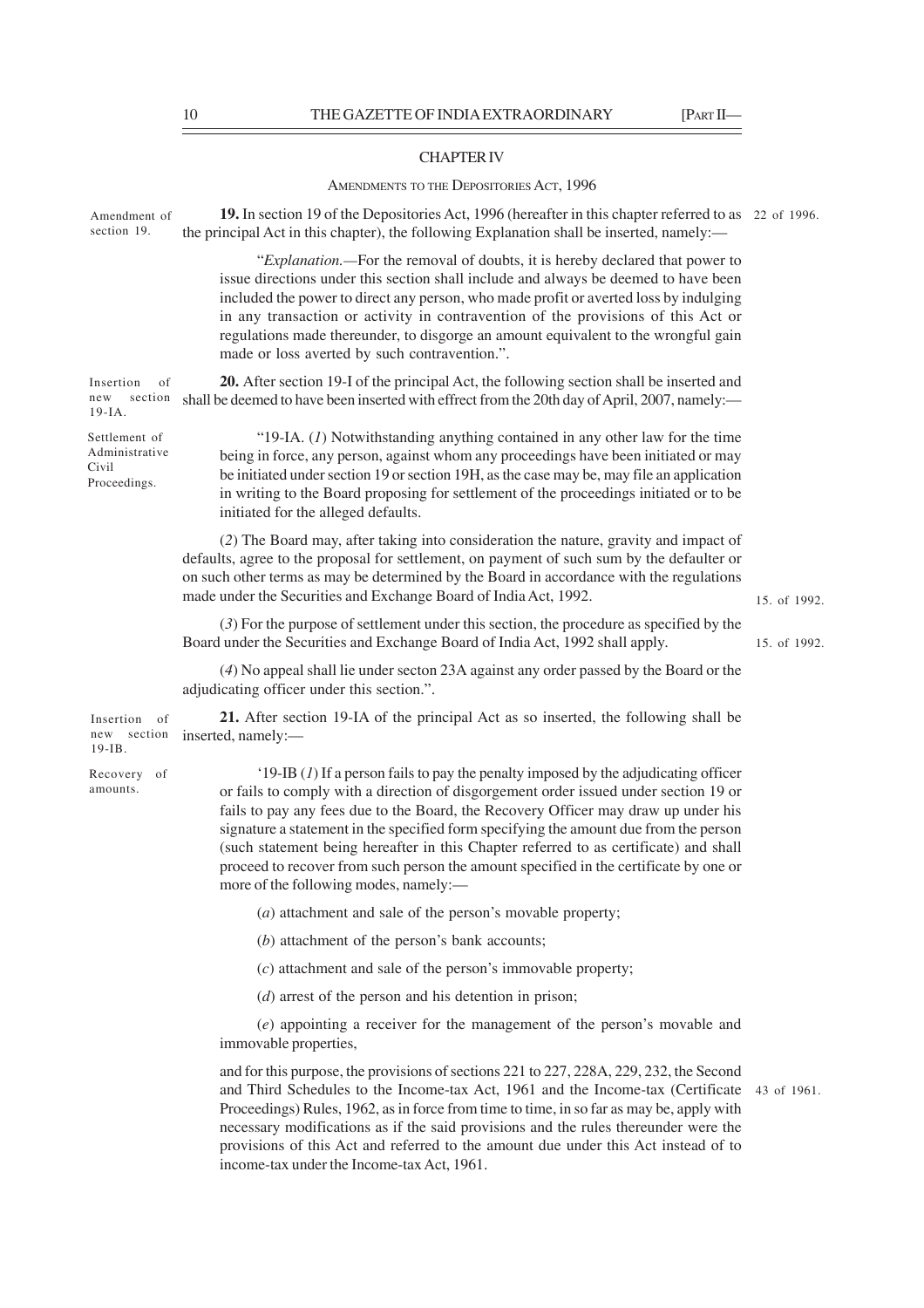|             | <i>Explanation</i> 1.— For the purposes of this sub-section, the person's movable<br>or immovable property or monies held in bank accounts shall include any property or<br>monies held in bank accounts which has been transferred, directly or indirectly on or<br>after the date when the amount specified in certificate had become due, by the person<br>to his spouse or minor child or son's wife or son's minor child, otherwise than for<br>adequate consideration, and which is held by, or stands in the name of, any of the<br>persons aforesaid; and so far as the movable or immovable property or monies held in<br>bank accounts so transferred to his minor child or his son's minor child is concerned,<br>it shall, even after the date of attainment of majority by such minor child or sons'<br>minor child, as the case may be, continue to be included in the person's movable or<br>immovable property or monies held in bank accounts for recovering any amount due<br>from the person under this Act. |
|-------------|---------------------------------------------------------------------------------------------------------------------------------------------------------------------------------------------------------------------------------------------------------------------------------------------------------------------------------------------------------------------------------------------------------------------------------------------------------------------------------------------------------------------------------------------------------------------------------------------------------------------------------------------------------------------------------------------------------------------------------------------------------------------------------------------------------------------------------------------------------------------------------------------------------------------------------------------------------------------------------------------------------------------------------|
| 43 of 1961. | <i>Explanation</i> 2.— Any reference under the provisions of the Second and Third<br>Schedules to the Income-tax Act, 1961 and the Income-tax (Certificate Proceedings)<br>Rules, 1962 to the assessee shall be construed as a reference to the person specified<br>in the certificate.                                                                                                                                                                                                                                                                                                                                                                                                                                                                                                                                                                                                                                                                                                                                         |
| 43 of 1961. | <i>Explanation</i> 3.—Any reference to appeal in Chapter XVIID and the Second<br>Schedule to the Income-tax Act, 1961, shall be construed as a reference to appeal<br>before the Securities Appellate Tribunal under section 23A of this Act.                                                                                                                                                                                                                                                                                                                                                                                                                                                                                                                                                                                                                                                                                                                                                                                   |
|             | (2) The recovery officer shall be empowered to seek the assistance of the local<br>district administration while exercising the powers under sub-section $(1)$ .                                                                                                                                                                                                                                                                                                                                                                                                                                                                                                                                                                                                                                                                                                                                                                                                                                                                |
|             | (3) Notwithstanding anything contained in any other law for the time being in force,<br>the recovery of amounts by a Recovery Officer under sub-section $(1)$ , pursuant to non-<br>compliance with any direction issued by the Board under section 19, shall have precedence<br>over any other claim against such person.                                                                                                                                                                                                                                                                                                                                                                                                                                                                                                                                                                                                                                                                                                      |
|             | (4) For the purposes of sub-sections $(1)$ , $(2)$ and $(3)$ , the expression "Recovery<br>Officer" means any officer of the Board who may be authorised, by general or special order<br>in writing, to exercise the powers of a Recovery Officer.                                                                                                                                                                                                                                                                                                                                                                                                                                                                                                                                                                                                                                                                                                                                                                              |
|             | 22. In section 22 of the principal Act, sub-section $(2)$ shall be omitted.                                                                                                                                                                                                                                                                                                                                                                                                                                                                                                                                                                                                                                                                                                                                                                                                                                                                                                                                                     |
|             | 23. After section 22B of the principal Act, the following sections shall be inserted,<br>namely:-                                                                                                                                                                                                                                                                                                                                                                                                                                                                                                                                                                                                                                                                                                                                                                                                                                                                                                                               |
|             | "22C. $(1)$ The Central Government may, for the purpose of providing speedy<br>trial of offences under this Act, by notification, establish or designate as many Special<br>Courts as may be necessary.                                                                                                                                                                                                                                                                                                                                                                                                                                                                                                                                                                                                                                                                                                                                                                                                                         |

*(2)* A Special Court shall consist of a single judge who shall be appointed by the Central Government with the concurrence of the Chief Justice of the High Court within whose jurisdiction the judge to be appointed is working.

*(3)* A person shall not be qualified for appointment as a judge of a Special Court unless he is, immediately before such appointment, holding the office of a Sessions Judge or an Additional Sessions Judge, as the case may be.

2 of 1974.

22D. Notwithstanding anything contained in the Code of Criminal Procedure, Offences 1973, all offences under this Act committed prior to the date of commencement of the Securities Laws (Amendment) Second Ordinance, 2013 or on or after the date of such commencement, shall be taken cognizance of and triable by the Special Court established for the area in which the offence is committed or where there are more Special Courts than one for such area, by such one of them as may be specified in this behalf by the High Court concerned.

triable by Special Courts.

Amendment of section 22.

Insertion of new sections<br>22C. 22D. 22C, 22E, 22F and

Establishment of Special Courts.

22G.